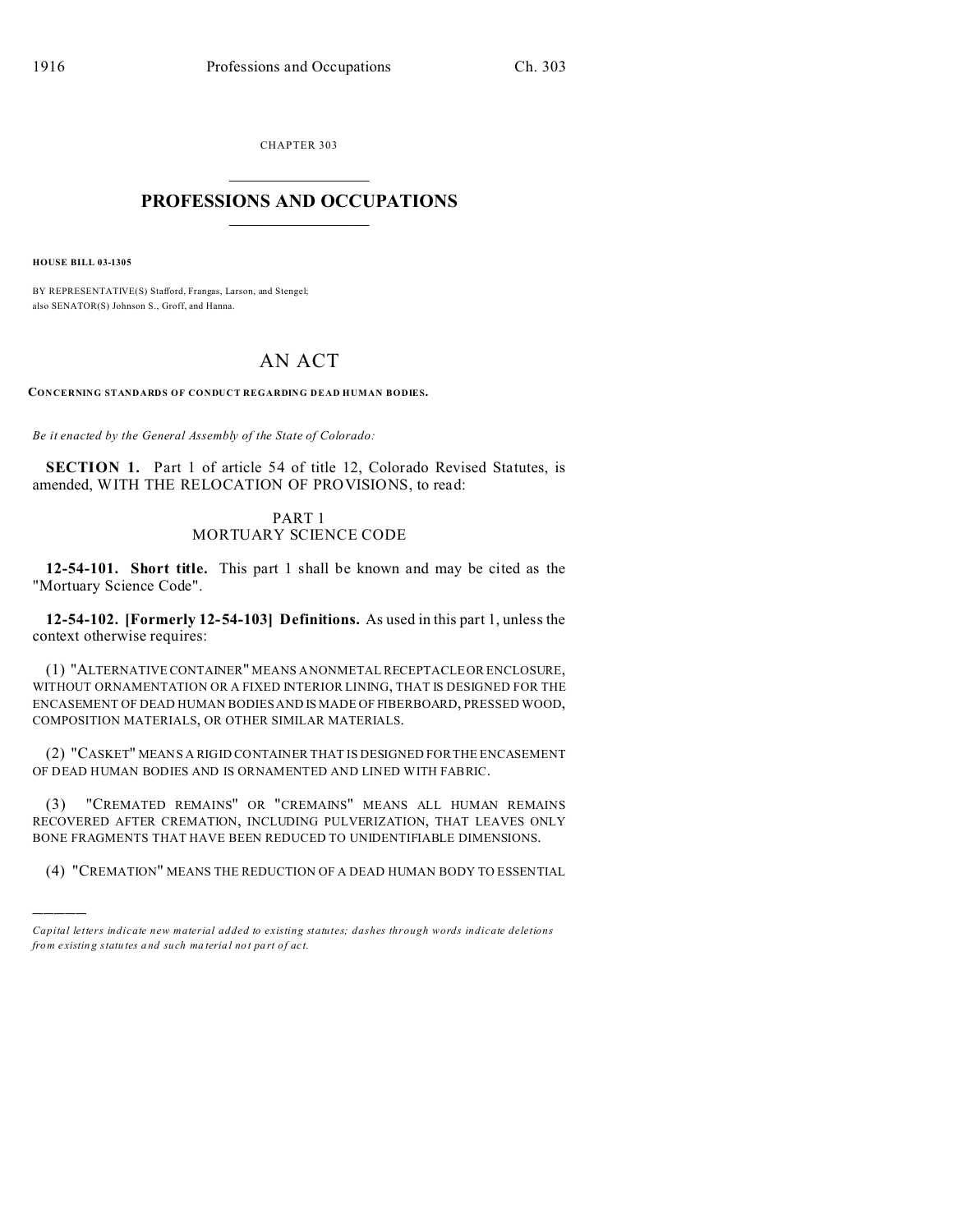ELEMENTS THROUGH DIRECT EXPOSURE TO INTENSE HEAT, THE PROCESSING OF THE REMAINS, AND THE PLACEMENT OF THE PROCESSED REMAINS IN ACREMATED REMAINS CONTAINER.

(5) "CREMATORY" MEANS A BUILDING OR STRUCTURE CONTAINING ONE OR MORE CREMATION CHAMBERS OR RETORTS FOR THE CREMATION OF DEAD HUMAN BODIES.

(6) "DIVISION" MEANS THE DIVISION OF REGISTRATIONS CREATED IN SECTION 24-34-102, C.R.S.

 $(1)$  (7) "EMBALM" OR "embalming" means the disinfection or AND TEMPORARY preservation of dead human bodies by injection or external application of antiseptics, disinfectants, or preservative fluids CHEMICALLY TREATING THE BODY TO REDUCE THE PRESENCE AND GROWTH OF ORGANISMS, TO RETARD ORGANIC DECOMPOSITION, OR TO ATTEMPT RESTORATION OF THE PHYSICAL APPEARANCE.

### $(1.4)$  to  $(1.6)$  Repealed.

(8) "EMBALMER" MEANS ANY PERSON WHO EMBALMS A DEAD HUMAN BODY FOR COMPENSATION.

(9) "FINAL DISPOSITION" MEANS THE DISPOSITION OF A DEAD HUMAN BODY BY ENTOMBMENT, BURIAL, CREMATION, OR REMOVAL FROM THE STATE.

(10) "FUNERAL", "FUNERAL SERVICE", OR "FUNERAL CEREMONY" MEANS A SERVICE OR RITE COMMEMORATING THE DECEASED AND AT WHICH SERVICE OR RITE THE BODY OF THE DECEASED IS PRESENT.

(11) "FUNERAL DIRECTOR" MEANS A PERSON WHO, FOR COMPENSATION:

(a) ARRANGES, DIRECTS, OR SUPERVISES FUNERALS, MEMORIAL SERVICES, OR GRAVESIDE SERVICES; OR

(b) PREPARES DEAD HUMAN BODIES FORFINAL DISPOSITION BY MEANS OTHER THAN EMBALMING.

 $(2)$  (12) "Funeral establishment" means a mortuary or funeral home EITHER OR BOTH OF THE FOLLOWING:

(a) AN ESTABLISHMENT THAT HOLDS, CARES FOR, OR PREPARES A DEAD HUMAN BODY PRIOR TO FINAL DISPOSITION, INCLUDING, BUT NOT LIMITED TO, A CREMATORY OR EMBALMING ROOM; EXCEPT THAT THIS PARAGRAPH (a) DOES NOT APPLY TO ESTABLISHMENTS IN WHICH INDIVIDUALS REGULARLY DIE; OR

(b) AN ESTABLISHMENT THAT PROVIDES FUNERAL GOODS OR SERVICES TO THE PUBLIC.

(3) "Mortuary science practitioner" means one engaged in or holding himself out as being engaged in or conducting embalming or final disposition of dead human bodies.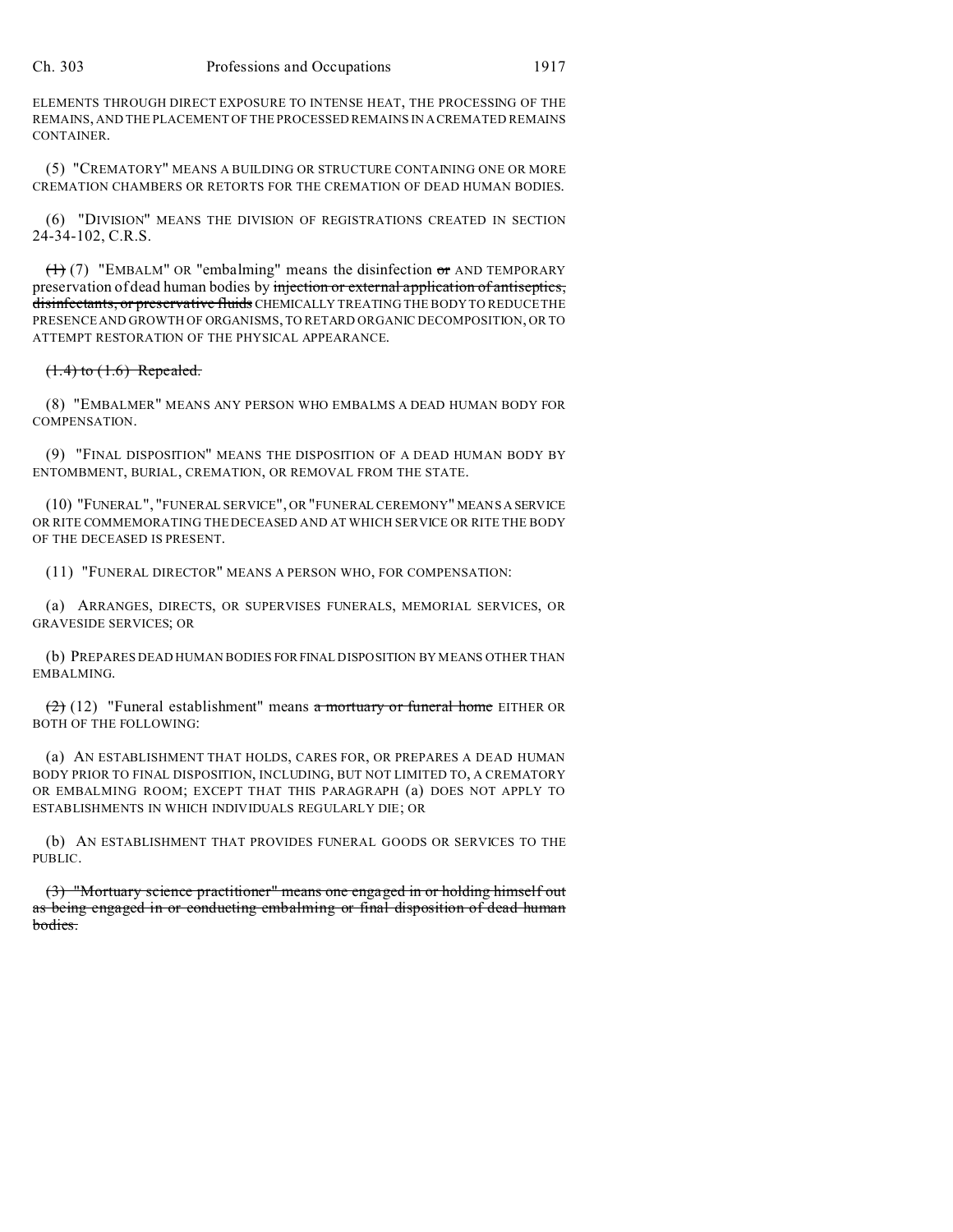### $(4)$  and  $(5)$  Repealed.

(13) "FUNERAL GOODS" MEANS GOODS THAT ARE SOLD OR OFFERED FOR SALE DIRECTLY TO THE PUBLIC FOR USE IN CONNECTION WITH FUNERAL OR CREMATION SERVICES.

(14) "FUNERAL SERVICES" MEANS ANY ONE OR MORE OF THE FOLLOWING:

(a) PREPARATION OF DEAD HUMAN BODIES FOR FINAL DISPOSITION;

(b) ARRANGEMENT, SUPERVISION, OR CONDUCT OF THE FUNERAL CEREMONY OR THE FINAL DISPOSITION OF DEAD HUMAN BODIES; OR

(c) TRANSPORTATION OF DEAD HUMAN BODIES TO OR FROM A FUNERAL ESTABLISHMENT.

(15) "MEMORIAL SERVICE" MEANS A SERVICE OR RITE COMMEMORATING THE DECEASED AND AT WHICH SERVICE OR RITE THE BODY OF THE DECEASED IS NOT PRESENT.

(16) "MORTICIAN" MEANS A PERSON WHO, FOR COMPENSATION:

(a) EMBALMS DEAD HUMAN BODIES;

(b) ARRANGES, DIRECTS, OR SUPERVISES FUNERALS, MEMORIAL SERVICES, OR GRAVESIDE SERVICES; OR

(c) PREPARES DEAD HUMAN BODIES FOR FINAL DISPOSITION.

(17) "NEXT OF KIN" MEANS A FAMILY MEMBER OR MEMBERS OF THE DECEASED WHO, UNDER COLORADO LAW, HAVE LEGAL AUTHORITY OVER THE DISPOSITION OF A DEAD HUMAN BODY.

(18) "PRENEED CONTRACT" MEANS A PRENEED CONTRACT AS DEFINED IN SECTION 10-15-102 (13), C.R.S.

(19) "PREPARATION OF THE BODY" MEANS EMBALMING, WASHING, DISINFECTING, SHAVING, DRESSING, RESTORING, CASKETING, POSITIONING, CARING FOR THE HAIR OF, OR APPLYING COSMETICS TO, A DEAD HUMAN BODY.

(20) "PROCESSING" MEANS THE REMOVAL OF FOREIGN OBJECTS FROM CREMATED REMAINS AND THE REDUCTION OF SUCH REMAINS BY MECHANICAL MEANS TO GRANULES APPROPRIATE FOR FINAL DISPOSITION.

### **12-54-103. [Formerly 12-54-108] Funeral establishment.**

 $(1)$  to  $(9)$  Repealed.

 $(10)(1)$  A funeral establishment shall contain at least an office, a preparation room equipped with a tile, cement, or composition floor, adequate necessary drainage, and ventilation, and necessary instruments and supplies for the care, preparation,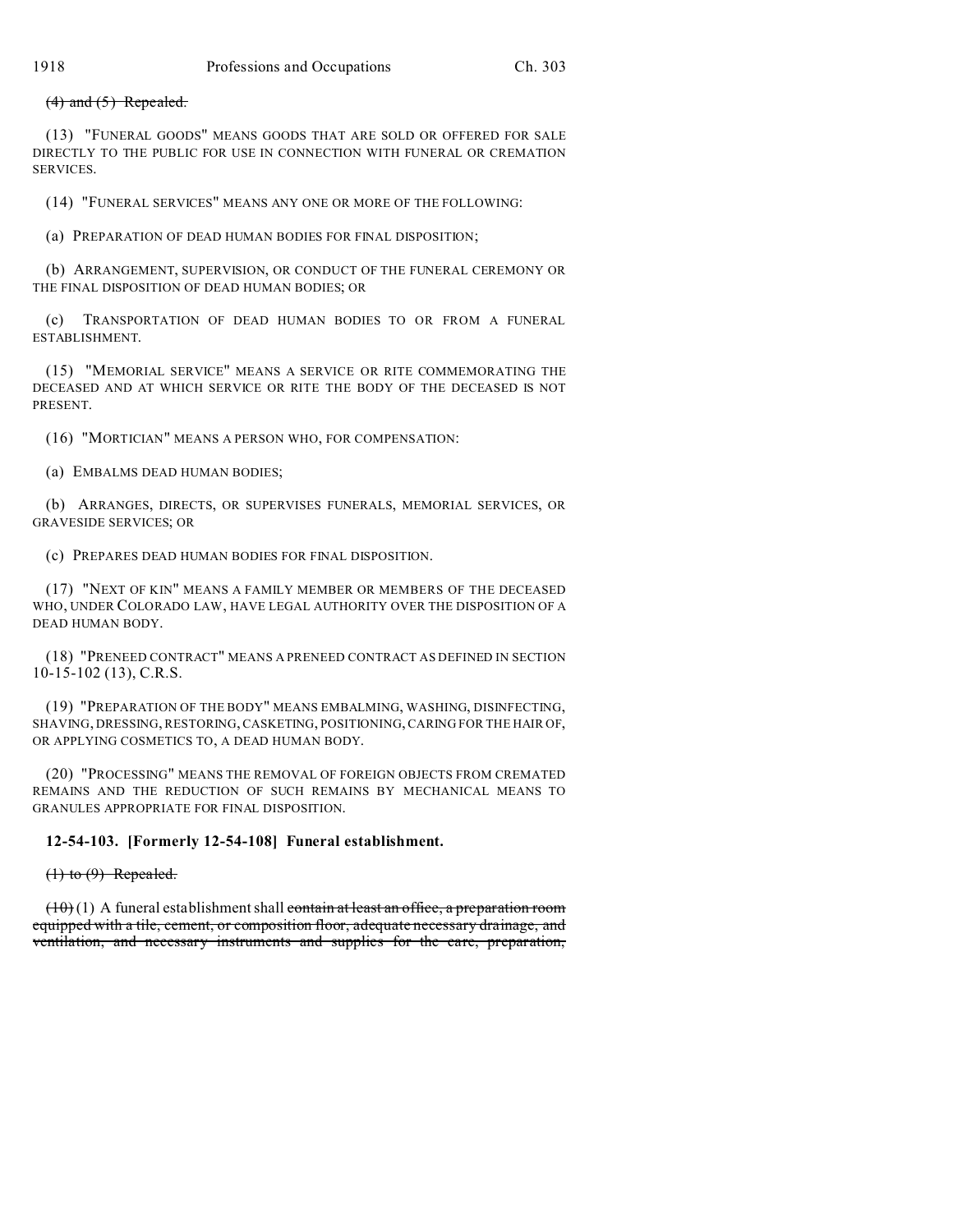embalming, storage, or refrigeration of dead human bodies for purposes of viewing, burial, transportation, cremation, or other disposition. In addition, each funeral establishment shall contain a broad selection of caskets reflecting a price range sufficient to meet the various financial means of the clientele served or expected to be served by that establishment HAVE THE APPROPRIATE EQUIPMENT AND PERSONNEL TO ADEQUATELY PROVIDE THE FUNERAL SERVICES IT CONTRACTS TO PROVIDE AND SHALL PROVIDE WRITTEN NOTICE TO THE CONSUMER SPECIFYING ANY SUBCONTRACTORS, AGENTS, OR OTHER EQUIPMENT AND PERSONNEL PROVIDERS FOR THE FUNERAL ESTABLISHMENT. SUCH NOTICE SHALL BE GIVEN WHEN THE CONSUMER INQUIRES ABOUT THE GOODS OR SERVICES THE FUNERAL ESTABLISHMENT PROVIDES AND SHALL PROVIDE THE NAMES AND ADDRESSES OF SUCH SUBCONTRACTORS, AGENTS, OR OTHER PROVIDERS; EXCEPT THAT, IF SUCH INQUIRY IS OVER THE TELEPHONE, SUCH WRITTEN NOTICE SHALL BE PROVIDED BEFORE THE CUSTOMER SELECTS GOODS OR SERVICES.

(2) A FUNERAL ESTABLISHMENT SHALL RETAIN ALL DOCUMENTS AND RECORDS CONCERNING THE FINAL DISPOSITION OF A DEAD HUMAN BODY FOR AT LEAST SEVEN YEARS AFTER SUCH DISPOSITION.

#### $(11)$  and  $(12)$  Repealed.

**12-54-104. [Formerly 12-54-117] Unlawful acts.** (1) It is unlawful:

(a) For any mortuary science practitioner To disinfect or preserve or to make final disposition of a dead human body when any fact within his WITH knowledge  $\sigma$ r brought to his attention is sufficient to arouse a reasonable suspicion of a crime in connection with the cause of death of the deceased until the permission of the coroner, deputy coroner, or district attorney, if there is no coroner, has been first obtained.

### (b) to (d) Repealed.

(e) (b) For any funeral establishment or mortuary science practitioner under this part 1 To discriminate in services because of race, creed, color, or national origin IN THE PROVISION OF FUNERAL SERVICES.

 $(f)$  (c) For any public officer or employee, the official of any public institution, OR any hospital, nursing home, physician, or surgeon, FUNERAL DIRECTOR, EMBALMER, MORTICIAN, or any other person having a professional relationship with any THE decedent to send or cause to be sent to any funeral establishment or to any mortuary science practitioner the remains of any deceased person for preparation of the body for permanent disposition without having first made a diligent inquiry as to the desires of the next of kin. In the absence of any next of kin or authorized representative, disposition shall be as reflected in hospital records. If any such kin is found, his authority and directions shall govern APPROVE OR CAUSE THE FINAL DISPOSITION OF A DEAD HUMAN BODY IN VIOLATION OF THIS ARTICLE.

(g) (d) For any company, corporation, or association engaged in the business of paying for or otherwise providing death benefits, funerals, or other methods of disposition for deceased members or certificate or policy holders to pay or provide those benefits by contract or otherwise in any manner which may deprive the next-of-kin or legal representative the right to use those benefits or payments at any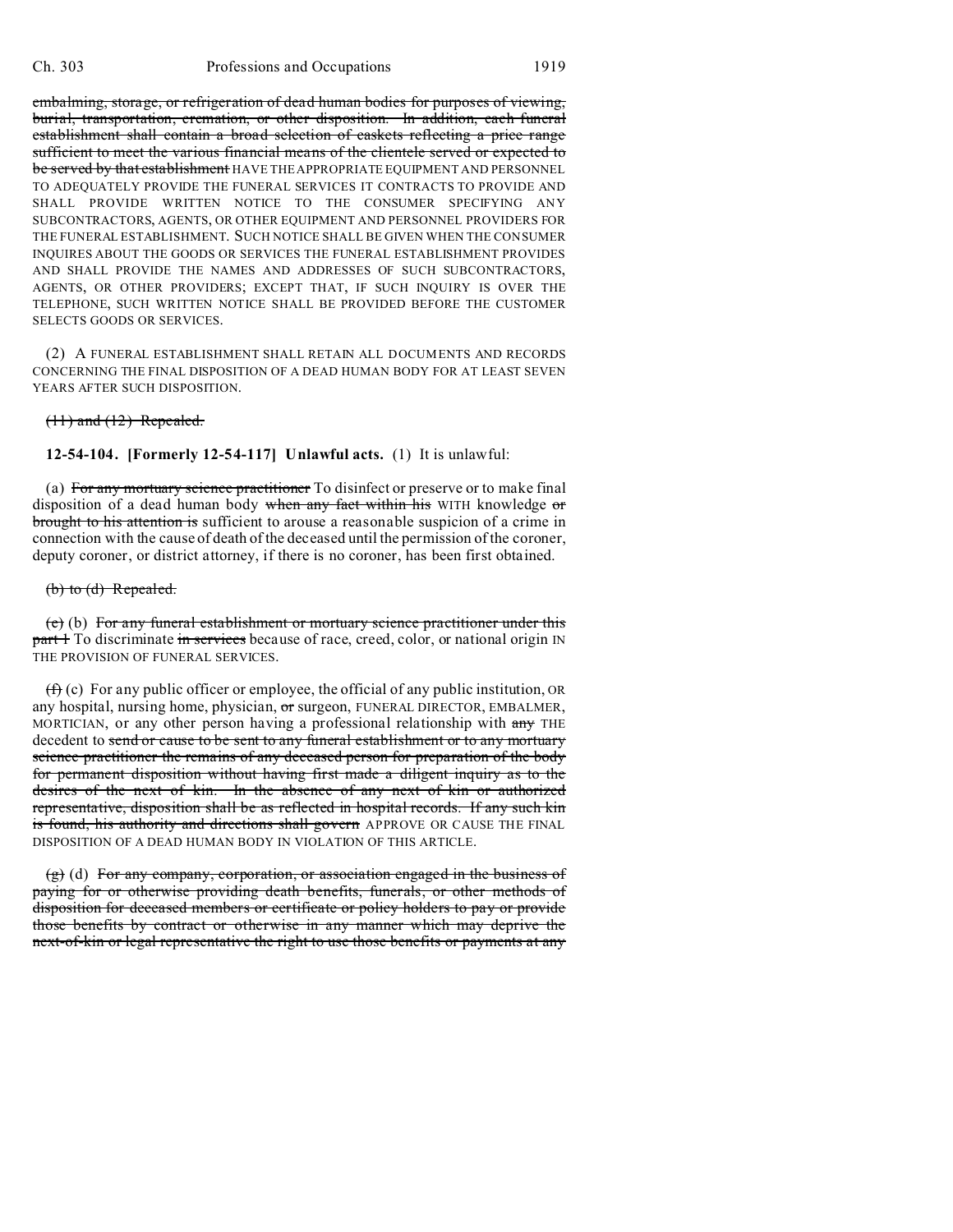funeral establishment of his choice; FOR A PERSON IN THE BUSINESS OF PAYING FOR OR PROVIDING DEATH BENEFITS, FUNERALS, FUNERAL CEREMONIES, FINAL DISPOSITIONS, OR PRENEED CONTRACTS TO PAY OR PROVIDE BENEFITS IN A MANNER THAT DEPRIVES THE NEXT OF KIN OR LEGAL REPRESENTATIVE OF THE RIGHT TO USE THOSE PAYMENTS OR BENEFITS AT A FUNERAL ESTABLISHMENT OF HIS OR HER CHOICE.

 $(h)$  (e) For any mortuary science practitioner or anyone acting for him A FUNERAL DIRECTOR, MORTICIAN, EMBALMER, OR FUNERAL ESTABLISHMENT OR SUCH PERSON'S AGENT to have any part in a transaction or business which in any way ENGAGE IN A BUSINESS PRACTICE THAT interferes with the freedom of choice of the general public to choose a mortuary science practitioner FUNERAL DIRECTOR, MORTICIAN, EMBALMER, or to choose a funeral establishment.

 $(h.1)$  (f) For any mortuary science practitioner who is also a county coroner to direct business to his funeral establishment except as provided in VIOLATE section 30-10-619, C.R.S.

 $\overrightarrow{(t)}$  (g) To transport or otherwise transfer by common carrier any A dead human body unless: said body has been prepared by a mortuary science practitioner, except for transport or transfer to a mortuary science practitioner within the state of Colorado;

(I) A FUNERAL DIRECTOR OR EMBALMER HAS EMBALMED OR HERMETICALLY SEALED THE BODY FOR TRANSPORTATION AND COMPLIES WITH APPLICABLE COMMON CARRIER LAW; OR

(II) THE TRANSPORT OR TRANSFER IS TO A FUNERAL ESTABLISHMENT, FUNERAL DIRECTOR, OR EMBALMER WITHIN THE STATE OF COLORADO.

# (j) and (k) Repealed.

(h) FOR A FUNERAL DIRECTOR, MORTICIAN, OR EMBALMER TO ADVERTISE AS HOLDING A DEGREE OR DEGREE IN MORTUARY SCIENCE, CERTIFICATE OF REGISTRATION, PROFESSIONAL LICENSE, OR PROFESSIONAL CERTIFICATION ISSUED BY A STATE, POLITICAL SUBDIVISION, OR AGENCY UNLESS THE PERSON HOLDS SUCH DEGREE, REGISTRATION, LICENSE, OR CERTIFICATION AND IT IS CURRENT AND VALID AT THE TIME OF ADVERTISEMENT. IF A FUNERAL DIRECTOR, MORTICIAN, OR EMBALMER ADVERTISES AS HOLDING A CREDENTIAL GRANTED BY A GOVERNMENTAL ENTITY, SUCH PERSON SHALL IDENTIFY THE JURISDICTION THAT GRANTED SUCH CREDENTIAL IN SUCH ADVERTISEMENT.

(f) (i) For any mortuary science practitioner AN EMBALMER, FUNERAL DIRECTOR, OR MORTICIAN to admit or permit any person to visit the embalming or preparation room during the time such body is being embalmed or prepared for final disposition, unless such person:

(I) Is a mortuary science practitioner FUNERAL DIRECTOR OR EMBALMER;

(II) Is an authorized employee of a funeral establishment;  $\sigma$ 

(III) Has the written consent of the next of kin of such deceased person or of a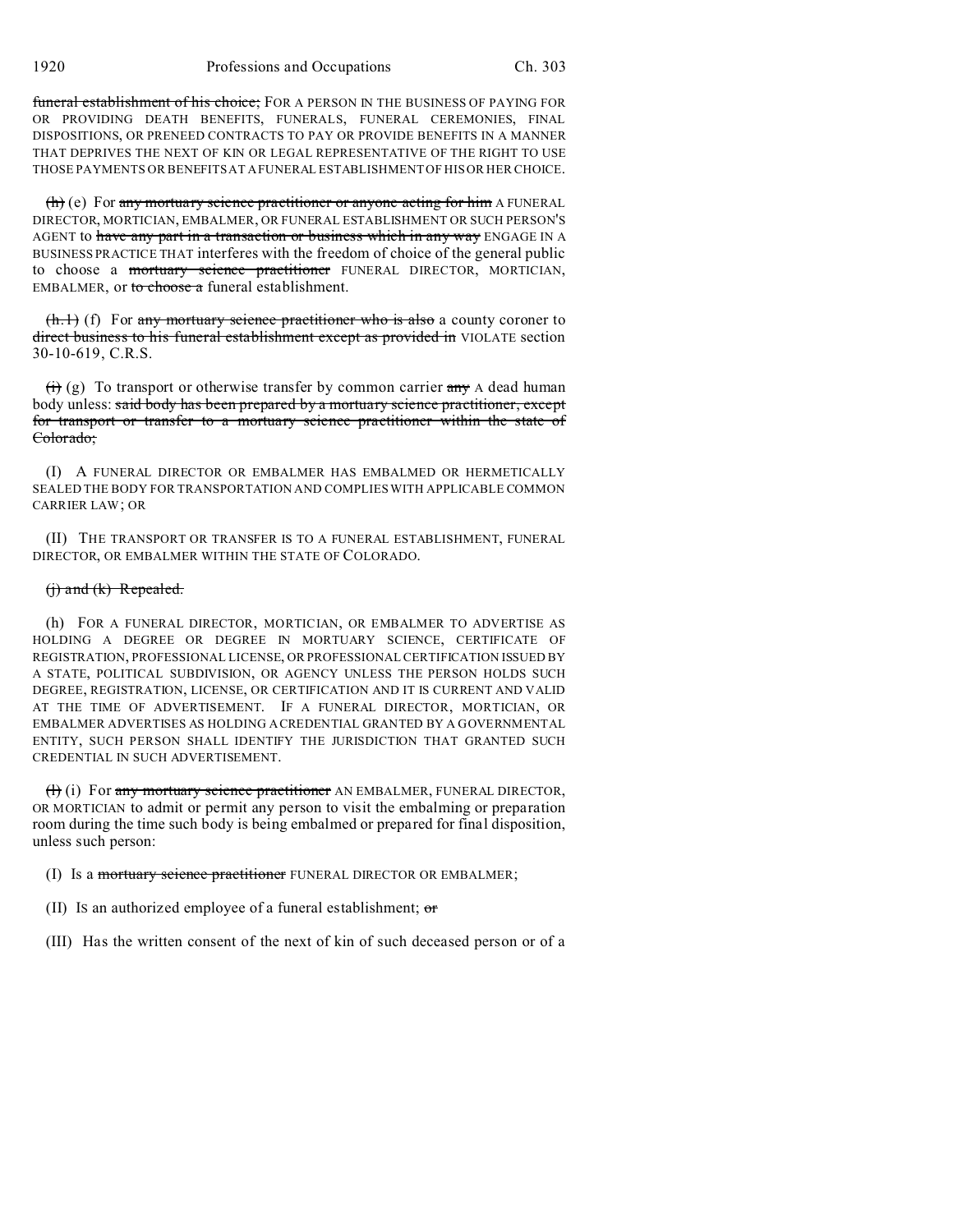person having legal authority to give such permission in the absence of any next of kin;

(IV) unless such admission is by virtue of an order of a proper court or a public officer ENTERS BY ORDER OF A COURT OF COMPETENT JURISDICTION OR A PEACE OFFICER LEVEL I, Ia, II, III, OR IIIa;

(V) IS A STUDENT ENROLLED IN A MORTUARY SCIENCE PROGRAM;

(VI) IS A REGISTERED OR LICENCED NURSE; OR

(VII) IS A LICENSED PHYSICIAN OR SURGEON.

 $(m)$  (j) To refuse to properly and promptly release a dead human body to the custody of the person or entity who has the legal right to effect such release whether or not any costs have been paid.

 $(n)$  (k) To inform any TELL A person that a casket is required when the expressed wish is for immediate cremation.

 $\overline{(o)}$  (1) To embalm OR CREMATE a deceased DEAD human body without first having obtained OBTAINING permission from a family member or other authorized person THE PERSON WITH THE RIGHT OF FINAL DISPOSITION UNLESS OTHERWISE REQUIRED BY SECTION 12-54-105.

 $(p)$  (m) To prohibit, hinder, or restrict or to attempt to prohibit, hinder, or restrict THE FOLLOWING:

(I) The offering or advertising of immediate cremation, advance funeral arrangements, or low-cost funerals;

(II) Arrangements between memorial societies and funeral industry members; and OR

(III) The disclosure of A FUNERAL SERVICE INDUSTRY MEMBER FROM DISCLOSING accurate information concerning funeral merchandise and services. by any funeral service industry member.

**12-54-105. [Formerly 12-54-111] Embalming or refrigeration of bodies required.**

 $(1)$  and  $(2)$  Repealed.

 $\left(\frac{3}{2}\right)$  All dead human bodies kept more than twenty-four hours AFTER DEATH before final disposal DISPOSITION shall be embalmed or shall be properly refrigerated.  $\mathbf{\hat{A}}$ dead human body which is properly interred or cremated within twenty-four hours of death shall not be subject to this part 1.

**12-54-106. [Formerly 12-54-120] Consumer protection.** (1) The personnel of A funeral establishment whose services are desired PURCHASED shall make every reasonable attempt to fulfill the EXPRESSED needs and desires of the deceased and the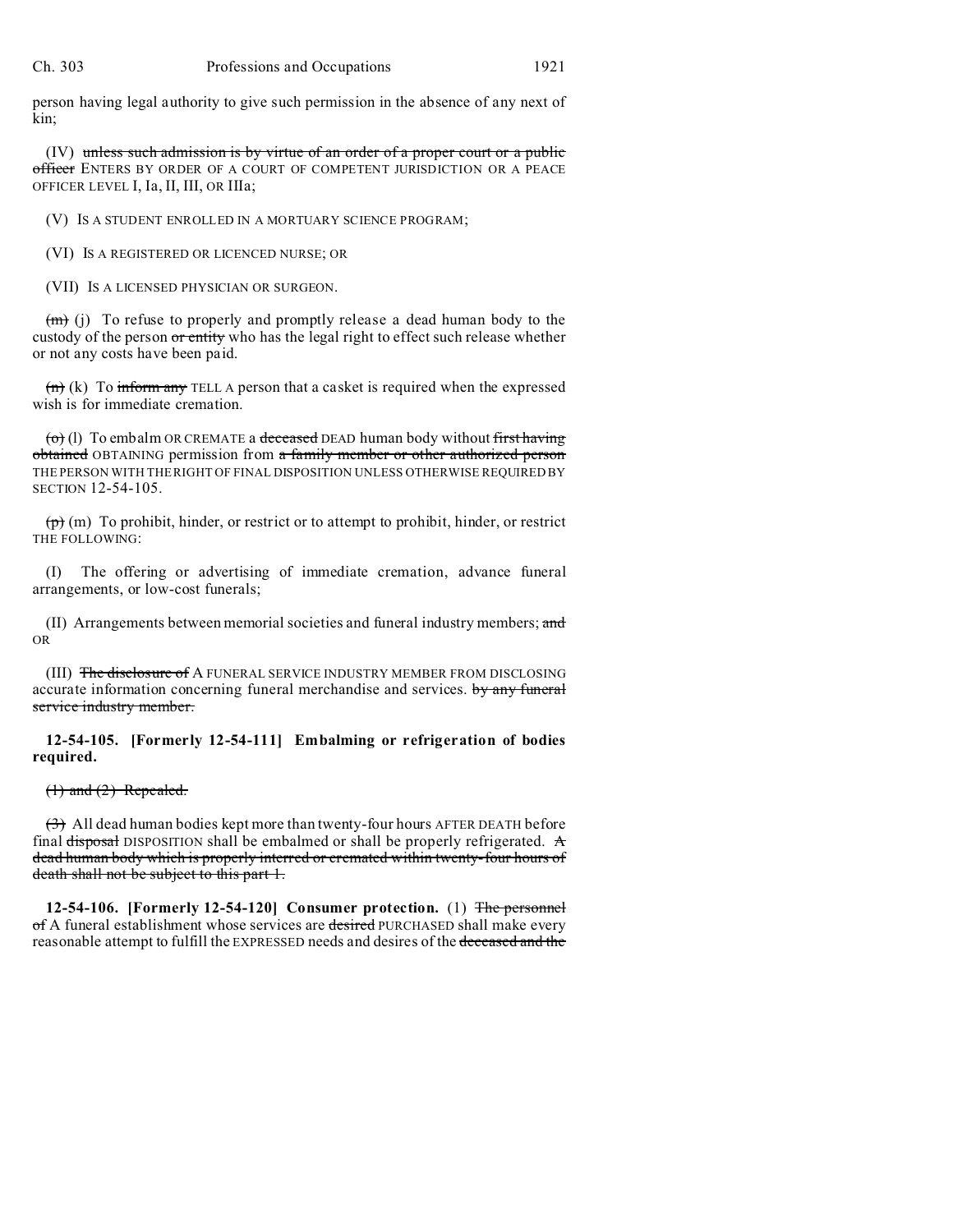arrangers both as to services and merchandise PERSON WITH THE RIGHT OF FINAL DISPOSITION, and SHALL MAKE a full disclosure of all its available services and merchandise shall be made to the arrangers prior to selection of the casket.

(2) Before a person selects the funeral, the personnel of the funeral establishment shall provide a written itemized list of what is included in the funeral as well as the prices of all available merchandise and individual services at that mortuary FUNERAL ESTABLISHMENT. Full disclosure shall also be made in the case of a memorial service and as to use of funeral merchandise and facilities. **applicable thereto.** In no event shall such person be required to purchase services or products contained on the itemized list which THAT are not desired for the funeral unless such services or goods are required by law.

(3) Any statements of legal OR PRACTICAL requirements shall be complete and factual, as well as statements as to ACCURATE, INCLUDING the conditions under which embalming is required or advisable. Representations as to the use OR NECESSITY of a casket or other receptacle and the necessity if any, of an interment receptacle, ALTERNATIVE CONTAINER in connection with a funeral or an alternate thereto or ALTERNATIVES for final disposition shall be truthful and shall disclose all pertinent information.

(4) When quoting funeral prices, either orally, by use of a disclosure statement, or by a final bill, the funeral establishment through its authorized representative, shall only list those items as cash advances or accommodation items which THAT are paid for or could be paid for by the family NEXT OF KIN in the same amount which THAT is paid by the funeral home.

### (5) Repealed.

**12-54-107. [Formerly 12-54-118] Violations and penalties.** Any violation of any of PERSON WHO VIOLATES the provisions of this part 1 is GUILTY OF a misdemeanor and, upon conviction, thereof, the person so convicted shall be punished by a fine of not more than five thousand dollars or by imprisonment in the county jail for not more than twenty-four months or by both such fine and imprisonment.

**12-54-108. [Formerly 12-54-119] Exceptions - safe harbor.** (1) No provision  $\sigma$ f This part 1 shall NOT apply to, or in any way interfere with, the duties of  $\sigma$ <sub>ry</sub> THE FOLLOWING PERSONS:

(a) AN officer of  $\frac{any}{any}$  A public institution;

(b) nor with the duties of any AN officer of a medical college, county medical society, anatomical association, OR college of embalming; or

(c) any other recognized A person in carrying out the provisions of the sections of the statutes of the state of Colorado, prescribing the conditions under which indigent dead human bodies are held subject for scientific or anatomical study ACTING UNDER THE AUTHORITY OF PART 2 OF ARTICLE 34 OF THIS TITLE.

(2) (a) This part 1 shall not apply to, nor in any way interfere with, any custom or rite of any religious sect in the burial of its dead, and the members and followers of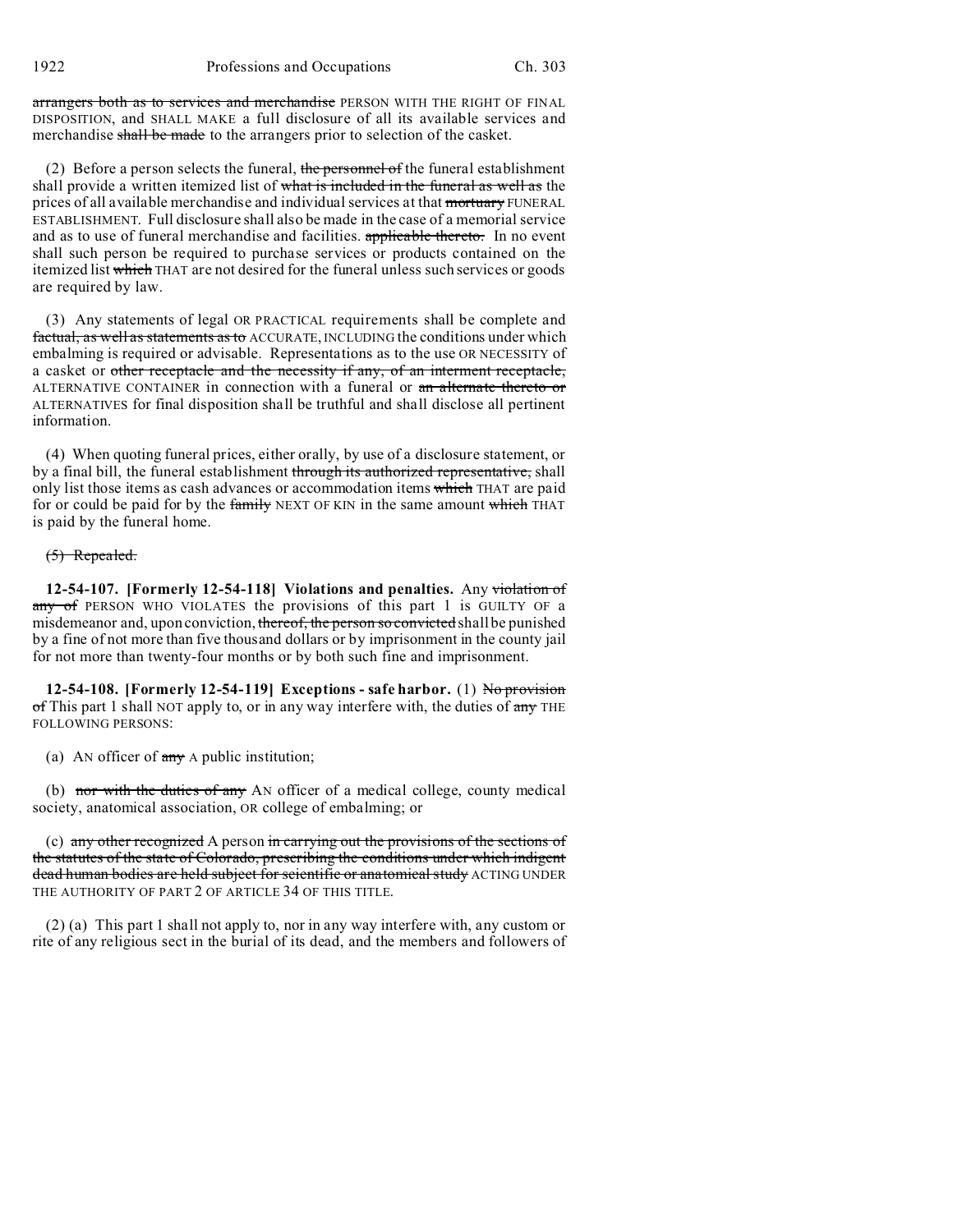such religious sect may continue to care for, prepare, and bury the bodies of deceased members of such religious sect, free from any term or condition, or any provision of this part 1, and the persons caring for and preparing for disposal of such bodies need not be mortuary science practitioners and are not subject to this part 1, SO LONG AS THE DEAD HUMAN BODY IS REFRIGERATED, FROZEN, EMBALMED, INTERRED, OR CREMATED WITHIN SEVEN DAYS AFTER DEATH.

(b) IF A DEAD HUMAN BODY IS REFRIGERATED OR EMBALMED PURSUANT TO PARAGRAPH (a) OF THIS SUBSECTION (2), THE BODY SHALL BE INTERRED, FROZEN, OR CREMATED WITHIN THIRTY DAYS AFTER DEATH UNLESS THE CORONER AUTHORIZES OTHERWISE IN WRITING. THE CORONER SHALL NOT PERMIT AN EXCEPTION TO THIS PARAGRAPH (b) UNLESS THE APPLICANT CAN DEMONSTRATE A LEGITIMATE DELAY CAUSED BY UNFORSEEN UNCONTROLLABLE CIRCUMSTANCES OR BY A CRIMINAL INVESTIGATION.

(c) NOTWITHSTANDING THE PROVISIONS OF THIS SUBSECTION (2), UPON THE RECEIPT OF EVIDENCE THAT THE DEAD HUMAN BODY LIKELY CONTAINED A SERIOUS CONTAGIOUS DISEASE, THE STATE DEPARTMENT OF PUBLIC HEALTH AND ENVIRONMENT, THE STATE BOARD OF HEALTH, OR A LOCAL DEPARTMENT OF HEALTH MAY ISSUE AN ORDER OVERRULING THIS SUBSECTION (2).

(3) Any person who provides the sole service of selling or offering for sale caskets shall not be subject to the provisions of this article.

(4) IF A FUNERAL DIRECTOR OR EMBALMER HAS ACTED IN GOOD FAITH, THE FUNERAL DIRECTOR OR EMBALMER MAY RELY ON A SIGNED STATEMENT FROM A PERSON WITH THE RIGHT OF FINAL DISPOSITION UNDER SECTION 12-34-302 THAT:

(a) THE PERSON KNOWS OF NO DOCUMENT EXPRESSING THE DECEASED'S WISHES FOR FINAL DISPOSITION THAT QUALIFIES TO DIRECT THE FINAL DISPOSITION UNDER SECTION 12-34-303;

(b) THE PERSON HAS MADE A REASONABLE EFFORT, AS DEFINED IN SECTION 12-34-301 (6),TO CONTACT EACH PERSON WITH THE RIGHT OF FINAL DISPOSITION AND TO LEARN HIS OR HER WISHES; AND

(c) THE PERSON KNOWS OF NO OBJECTIONS TO THE FINAL DISPOSITION.

(5) (a) A FUNERAL DIRECTOR OR EMBALMER MAY DISPOSE OF CREMATED REMAINS AT THE EXPENSE OF THE PERSON WITH THE RIGHT OF FINAL DISPOSITION THREE HUNDRED SIXTY-FIVE DAYS AFTER CREMATION IF THE FUNERAL DIRECTOR HAS GIVEN CLEAR PRIOR NOTICE OF THIS PROVISION AND HAS GIVEN SUCH PERSON A REASONABLE OPPORTUNITY TO COLLECT THE CREMATED REMAINS, IF THE FUNERAL DIRECTOR OR EMBALMER RECORDS THE EXACT LOCATION OF THE DISPOSITION AND THE COSTS ASSOCIATED WITH THE DISPOSITION AND THE RECOVERY OF THE CREMATED REMAINS IS POSSIBLE. RECOVERY OF COSTS SHALL BE LIMITED TO A REASONABLE AMOUNT OF THE COSTS ACTUALLY EXPENDED BY THE FUNERAL DIRECTOR.

(b) IF THE PERSON WAS CREMATED PRIOR TO JULY 1, 2003, AND THE FUNERAL DIRECTOR REASONABLY ATTEMPTS TO NOTIFY THE PERSON WITH THE RIGHT OF FINAL DISPOSITION OF THE PROVISIONS OF THIS SUBSECTION (5), THE FUNERAL DIRECTOR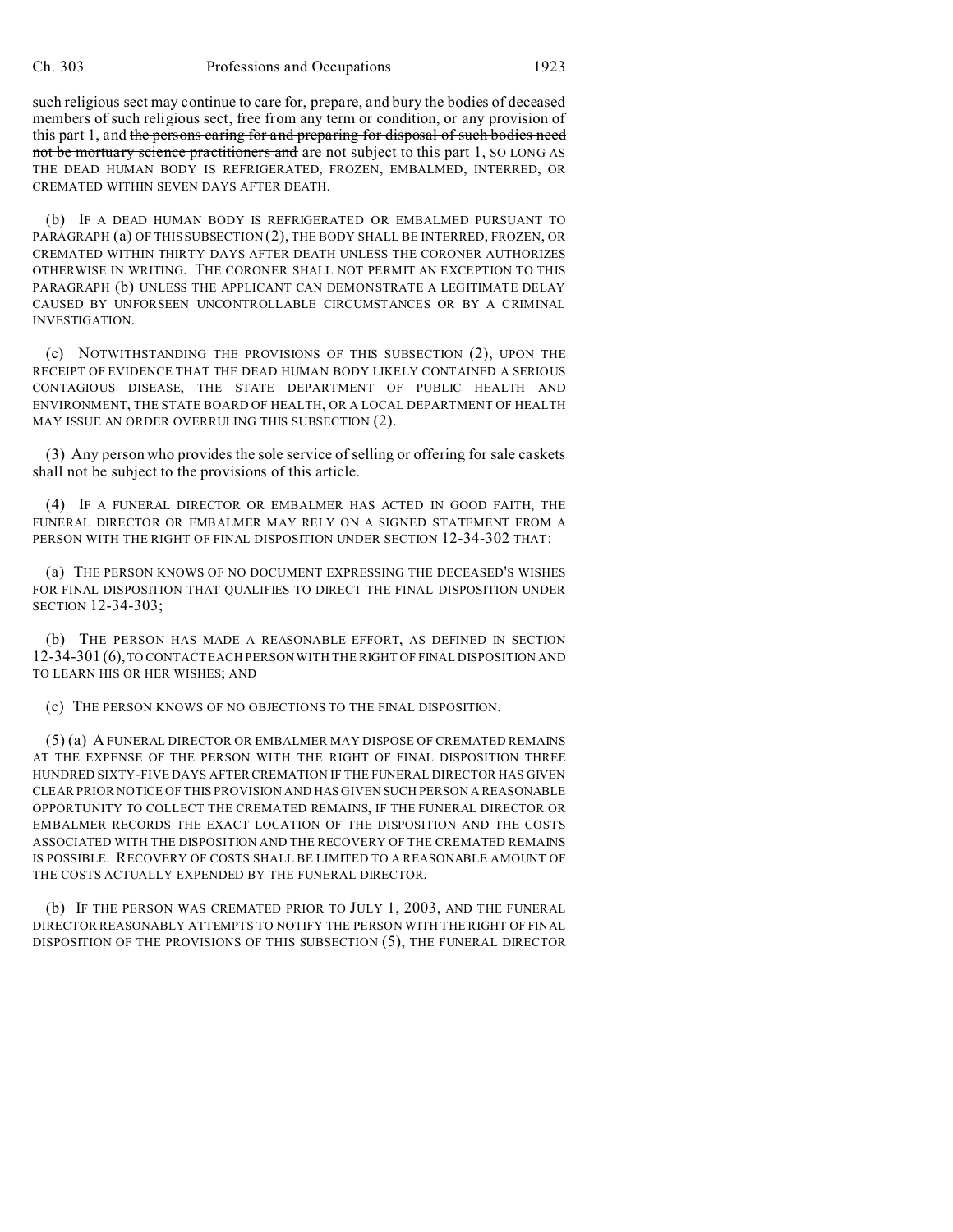MAY DISPOSE OF CREMATED REMAINS IN ACCORDANCE WITH THIS SUBSECTION (5) NOTWITHSTANDING A FAILURE TO PROVIDE THE NOTICE OF THE PROVISIONS OF THIS SUBSECTION (5) TO THE PERSON WITH THE RIGHT OF FINAL DISPOSITION PRIOR TO DISPOSING OF THE REMAINS.

**12-54-109. Effect of criminal charges.** A PERSON WHO HAS BEEN ARRESTED ON SUSPICION OF HAVING COMMITTED, IS CHARGED WITH, OR HAS BEEN CONVICTED OF, ANY FELONY OFFENSE SPECIFIED IN PART 1 OF ARTICLE 3 OF TITLE 18, C.R.S., INVOLVING THE DEATH OF THE DECEASED PERSON SHALL NOT DIRECT THE FINAL DISPOSITION OF THE DECEASED PERSON OR ARRANGE THE CEREMONIES FOR THE DECEASED PERSON. IF CHARGES ARE NOT BROUGHT, CHARGES ARE BROUGHT BUT DISMISSED, OR THE PERSON CHARGED IS ACQUITTED OF THE ALLEGED CRIME BEFORE FINAL DISPOSITION OF THE DECEASED PERSON'S BODY, THIS SECTION SHALL NOT APPLY.

**SECTION 2. Repeal of provisions not being relocated in this act.** 12-54-102, Colorado Revised Statutes, is repealed.

**SECTION 3. Repeal.** 12-34-108 (5), Colorado Revised Statutes, is repealed as follows:

**12-34-108. Rights and duties at death.** (5) In the case of a gift of an eye as provided for in this part 1, a mortuary science practitioner as defined in part 1 of article 54 of this title who has successfully completed a course in eye enucleation and has received a certificate of competence from the department of ophthalmology of the university of Colorado school of medicine or who has successfully completed a similar course elsewhere may enucleate eyes for such gift, without charge to the estate or family of the donor, after the proper certification of death by a physician and compliance with any other requirements of this part 1 in relation to such gift.

**SECTION 4.** 26-2-129 (2) (g), Colorado Revised Statutes, is amended to read:

**26-2-129. Funeral - burial - cremation expenses - death reimbursement.** (2) For purposes of this section, unless the context otherwise requires:

(g) "Mortuary science practitioner" has the same meaning as such term is defined  $\frac{1}{2}$  in section 12-54-103 (3), C.R.S. MEANS ONE ENGAGED IN, OR HOLDING HIMSELF OR HERSELF OUT AS BEING ENGAGED IN OR CONDUCTING, EMBALMING OR FINAL DISPOSITION OF DEAD HUMAN BODIES.

**SECTION 5.** 30-10-619 (1), Colorado Revised Statutes, is amended to read:

**30-10-619. Conflicts of interest of county coroners.** (1) A coroner who owns, operates, is employed by, or otherwise has an interest in a funeral establishment as defined in section  $12-54-103$  (2), C.R.S., is deemed to have a conflict of interest and shall not direct business to such establishment when performing his OR HER duties under this part 6.

**SECTION 6.** 12-54-117 (2), Colorado Revised Statutes, as enacted by Senate Bill 03-038, enacted at the First Regular Session of the Sixty-Fourth General Assembly, is amended, WITH THE RELOCATION OF A PROVISION, WITH